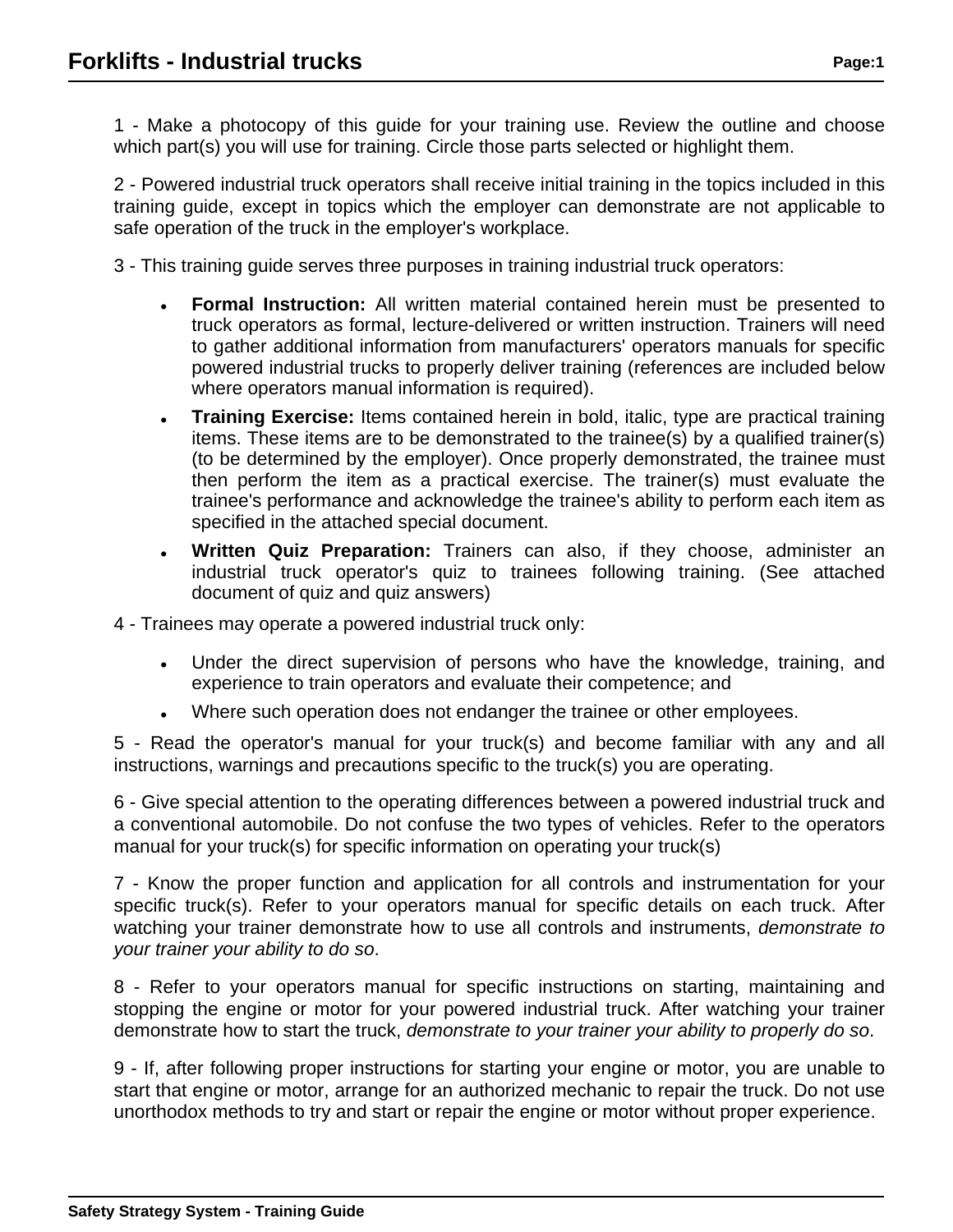## **STEERING AND MANEUVERING**

10 - Observe all traffic regulations, including authorized plant speed limits. Maintain a safe distance of approximately three truck lengths from the truck ahead, and keep the truck under control at all times.

11 - Yield the right of way to ambulances, fire trucks, or other vehicles in emergency situations.

12 - Do not pass other trucks traveling in the same direction at intersections, blind spots, or other dangerous locations.

13 - Slow down and sound the horn at cross aisles and other locations where vision is obstructed. If the load being carried obstructs forward view, then travel with the load trailing. After watching your trainer demonstrate how to travel with the load trailing, demonstrate to your trainer your ability to do so.

14 - Cross railroad tracks diagonally wherever possible. Parking closer than 8 feet from the center of railroad tracks is prohibited.

15 - Operate the truck under all travel conditions at a speed that will permit it to be brought to a stop in a safe manner.

16 - Stunt driving and horseplay shall not be permitted.

17 - Approach elevators slowly, and then enter squarely after the elevator car is properly leveled. Once on the elevator, neutralize the controls, shut off power, and set the brakes. After watching your trainer demonstrate how to approach an elevator (where applicable), demonstrate to your trainer your ability to properly do so.

18 - Motorized hand trucks must enter elevators or other confined areas with load end forward. After watching your trainer demonstrate how to enter an elevator with a motorized hand truck (where applicable), demonstrate to your trainer your ability to properly do so.

19 - Avoid running over loose objects on the roadway surface.

20 - While negotiating turns, reduce speed to a safe level by means of turning the hand steering wheel in a smooth, sweeping motion. Except when maneuvering at a very low speed, turn the hand steering wheel at a moderate, even rate. After watching your trainer demonstrate how to turn the truck, *demonstrate to your trainer your ability to properly do so.* 

21 - Whenever a truck is equipped with vertical only, or vertical and horizontal controls elevatable with the lifting carriage or forks for lifting personnel, take the following additional precautions for the protection of personnel being elevated:

(A) Use a safety platform firmly secured to the lifting carriage and/or forks.

(B) Provide means whereby personnel on the platform can shut off power to the truck.

(C) Provide such protection from falling objects as indicated necessary by the operating conditions.

### **VISIBILITY**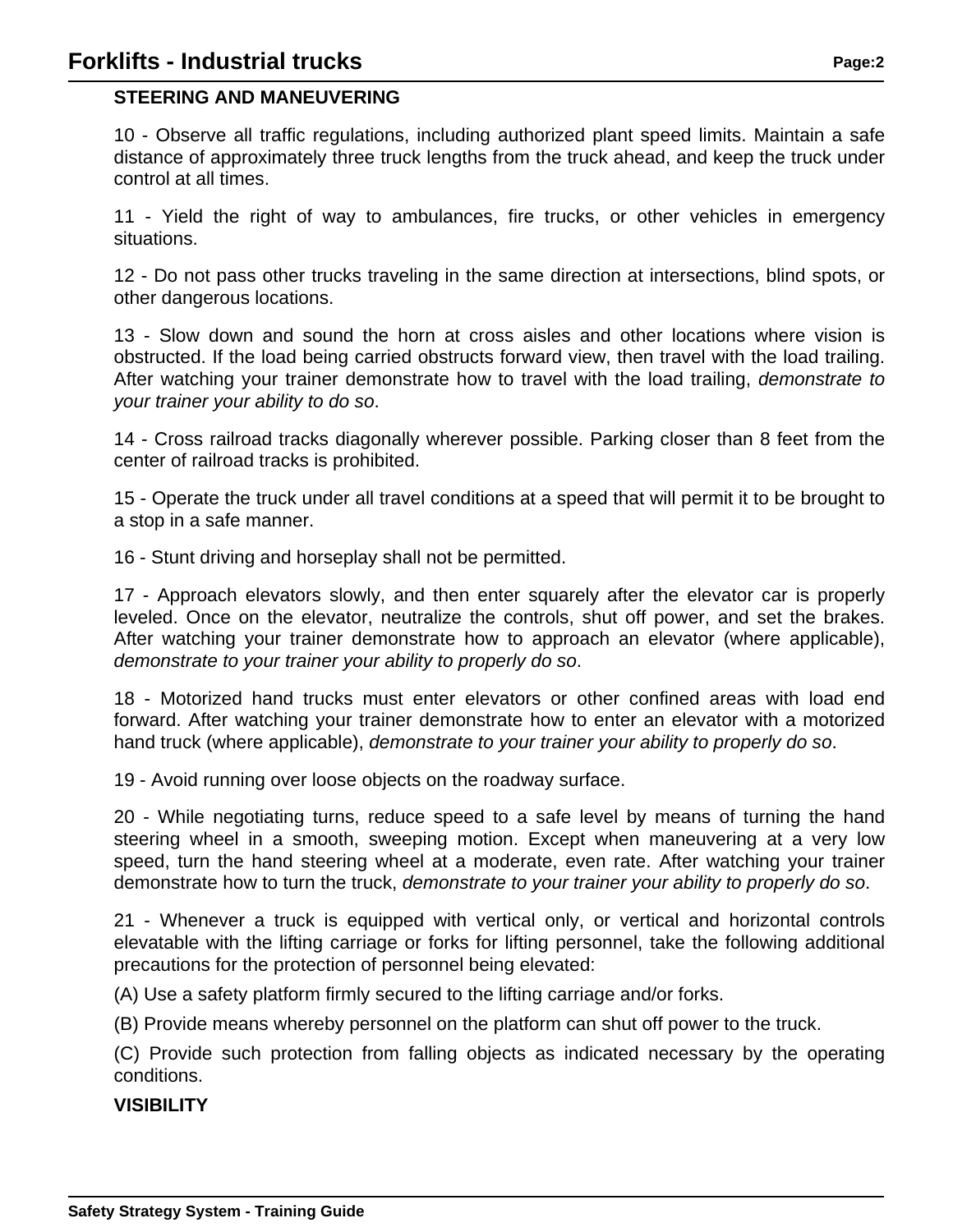22 - Look in the direction of, and keep a clear view of the path of travel.

23 - Never set the truck in motion without a clear line of visibility. If the trucks load impedes your forward view, operate the truck in reverse.

## **FORK AND ATTACHMENT ADAPTATION, OPERATION, AND USE LIMITATIONS**

24 - Maintain sufficient headroom under overhead installations, lights, pipes, sprinkler system, etc.

25 - Use an overhead guard as protection against falling objects. An overhead guard is intended to offer protection from the impact of small packages, boxes, bagged material, etc., representative of the job application, but not to withstand the impact of a falling capacity load.

26 - Use a load backrest extension whenever necessary to minimize the possibility of the load or part of it from falling rearward.

## **VEHICLE CAPACITY**

27 - Powered industrial truck load limits vary depending upon the type of truck you are using. Read and know the load limits for your truck(s).

### **VEHICLE STABILITY**

28 - Set brakes and wheel blocks in place to prevent movement of trucks, trailers, or railroad cars while loading or unloading. Fixed jacks may be necessary to support a semi trailer during loading or unloading when the trailer is not coupled to a tractor. Check the flooring of trucks, trailers, and railroad cars for breaks and weakness before they are driven onto.

29 - Set the brakes of highway trucks and place wheel chocks under the rear wheels to prevent the trucks from rolling while they are boarded with powered industrial trucks.

30 - Provide wheel stops or other recognized positive protection to prevent railroad cars from moving during loading or unloading operations.

31 - Fixed jacks may be necessary to support a semi trailer and prevent upending during the loading or unloading when the trailer is not coupled to a tractor.

32 - Provide positive protection to prevent railroad cars from being moved while dockboards or bridge plates are in position.

### **OPERATOR INSPECTION/MAINTENANCE**

33 - If at any time a powered industrial truck is found to be in need of repair, defective, or in any way unsafe, take the truck out of service until it has been restored to safe operating condition.

- 34 Make all repairs by authorized personnel.
- 35 Do not make any truck repairs in Class I, II, and III locations

#### **Note: see Hazardous Locations in this training guide for class location definitions.**

36 - Conduct repairs to the fuel and ignition systems of industrial trucks which involve fire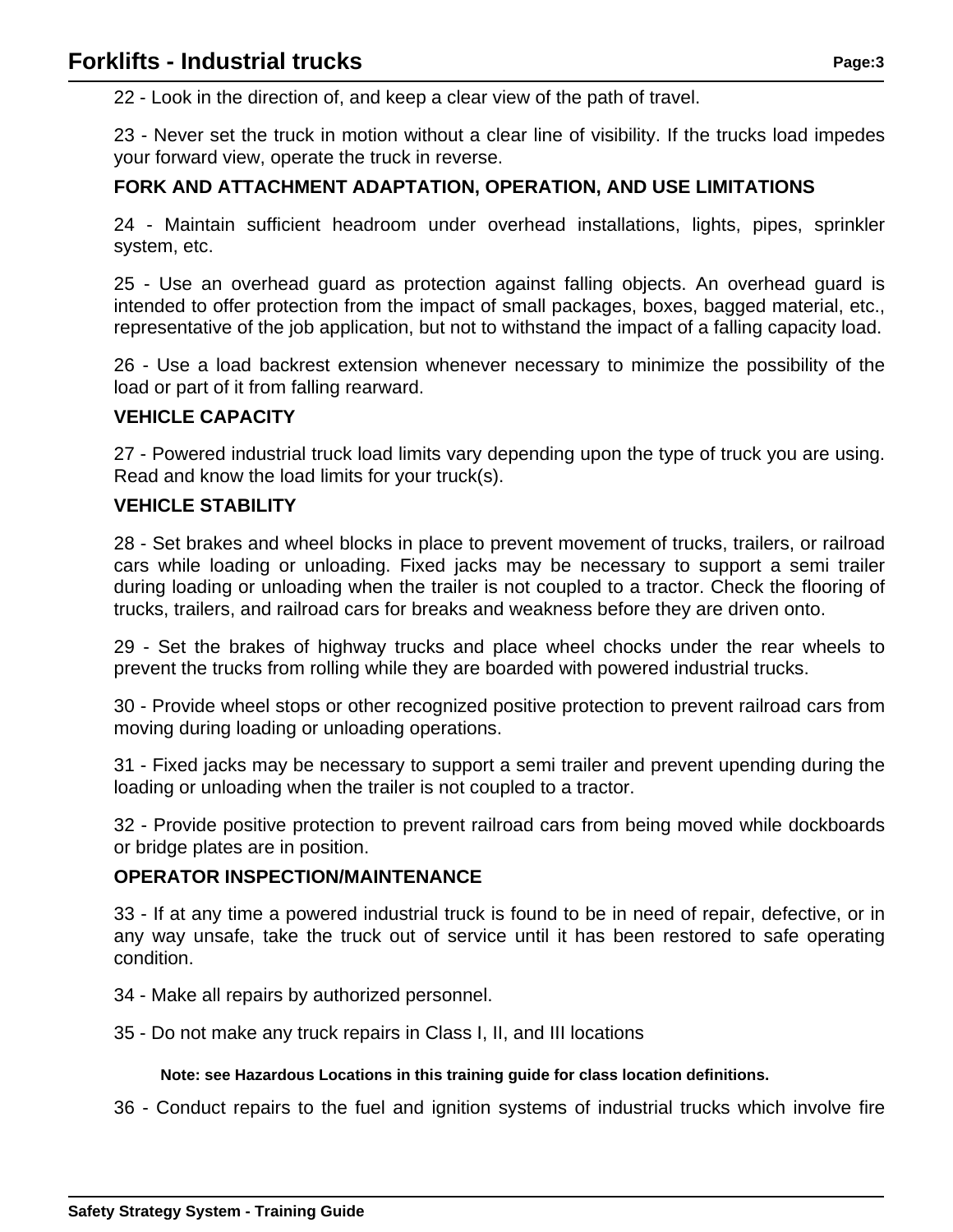hazards only in locations designated for such repairs.

37 - Disconnect the battery prior to working on trucks in need of repairs to the electrical system. After watching your trainer demonstrate how to disconnect the battery, *demonstrate* to your trainer your ability to properly do so.

38 - Replace all parts of any such industrial truck requiring replacement only by parts equivalent as to safety with those used in the original design.

39 - Do not alter industrial trucks so that the relative positions of the various parts are different from what they were when originally received from the manufacturer, and do not add extra parts not provided by the manufacturer or by the elimination of any parts. Do not do additional counter-weighting of fork trucks unless approved by the truck manufacturer.

40 - Examine industrial trucks before placing them in service, and do not place them in service if the examination shows any condition adversely affecting the safety of the vehicle. Such examination shall be made at least daily. Where industrial trucks are used on a round-the-clock basis, they shall be examined after each shift. Defects when found shall be immediately reported and corrected.

41 - Fill water mufflers daily or as frequently as is necessary to prevent depletion of the supply of water below 75 percent of the filled capacity. Vehicles with mufflers having screens or other parts that may become clogged shall not be operated while such screens or parts are clogged. Any vehicle that emits hazardous sparks or flames from the exhaust system shall immediately be removed from service, and not returned to service until the cause for the emission of such sparks and flames has been eliminated. After watching your trainer demonstrate how to fill the water muffler (where applicable), demonstrate to your trainer your ability to properly do so.

42 - When the temperature of any part of any truck is found to be in excess of its normal operating temperature, thus creating a hazardous condition, remove the vehicle from service and do not return it to service until the cause for such overheating has been eliminated.

43 - Keep industrial trucks in a clean condition, free of lint, excess oil, and grease. Noncombustible agents should be used for cleaning trucks. Low flash point (below 100 deg. F.) solvents shall not be used. High flash point (at or above 100 deg. F.) solvents may be used. Precautions regarding toxicity, ventilation, and fire hazard shall be consistent with the agent or solvent used.

44 - Industrial trucks originally approved for the use of gasoline for fuel may be converted to liquefied petroleum gas fuel provided the complete conversion results in a truck which embodies the features specified for LP or LPS designated trucks. Such conversion equipment shall be approved.

# **FUEL AND OIL CONSIDERATIONS**

45 - Do not fill fuel tanks while the engine is running. Avoid spillage. After watching your trainer demonstrate how to fuel the truck, demonstrate to your trainer your ability to properly do so.

46 - Carefully wash away or completely evaporate spillage of oil or fuel and replace the fuel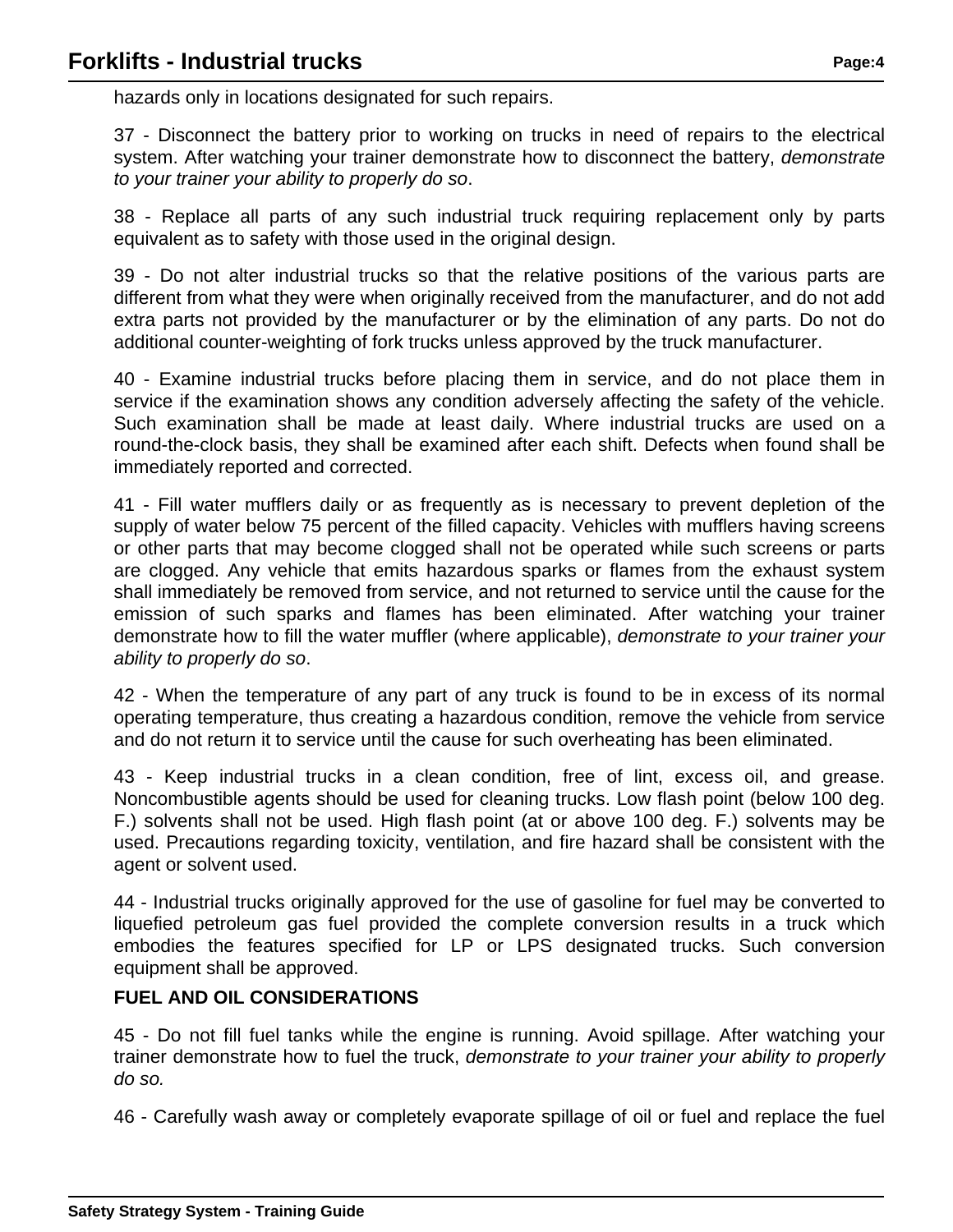tank cap before restarting engine.

47 - Do not operate a truck with a leak in the fuel system until the leak has been corrected.

48 - Do not use open flames for checking electrolyte level in storage batteries or gasoline level in fuel tanks.

### **SURFACE CONDITIONS**

49 - Slow down for wet and slippery floors.

## **LOAD COMPOSITION, STABILITY, AND MANIPULATION**

50 - Handle only stable or safely arranged loads. Exercise caution when handling off-center loads which cannot be centered.

51 - Handle only loads within the rated capacity of the truck.

52 - Adjust long or high (including multiple-tiered) loads which may affect capacity.

53 - Operate trucks equipped with attachments as partially loaded trucks when not handling a load.

54 - Place the load engaging means under the load as far as possible; carefully tilt the mast backward to stabilize the load. After watching your trainer demonstrate how to place the load engaging means, demonstrate to your trainer your ability to properly do so.

55 - Use extreme care when tilting the load forward or backward, particularly when high tiering. Tilting forward with load engaging means elevated shall be prohibited except to pick up a load. Do not tilt an elevated load forward except when the load is in a deposit position over a rack or stack. When stacking or tiering, use only enough backward tilt to stabilize the load. After watching your trainer demonstrate how to tilt a load, demonstrate to your trainer your ability to properly do so.

### **OPERATING AREA PEDESTRIAN TRAFFIC**

56 - Do not drive trucks up to anyone standing in front of a bench or other fixed object.

57 - Do not allow any persons to stand or pass under the elevated portion of any truck, whether loaded or empty.

58 - Do not permit unauthorized personnel to ride on powered industrial trucks. Provide a safe place to ride where riding of trucks is authorized.

59 - Prohibit arms or legs from being placed between the uprights of the mast or outside the running lines of the truck.

### **NARROW AISLES AND OTHER RESTRICTED PLACES**

60 - Maintain a safe distance from the edge of ramps or platforms while on any elevated dock, or platform or freight car. Do not use trucks for opening or closing freight doors. After watching your trainer demonstrate how to maneuver the truck in a narrow aisle, *demonstrate* to your trainer your ability to properly do so.

# **RAMPS AND SLOPED SURFACES**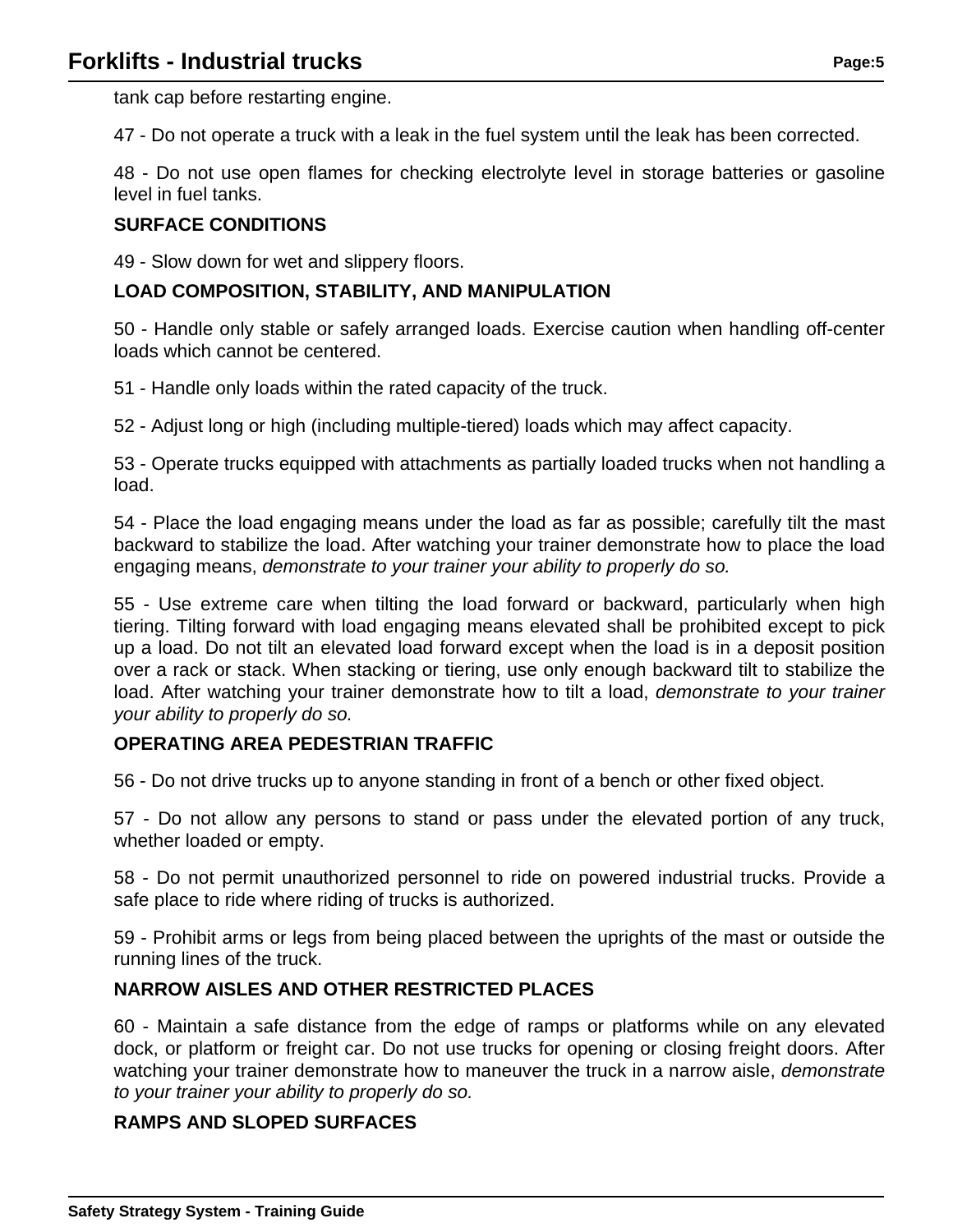61 - Ascend or descend grades slowly:

- When ascending or descending grades in excess of 10 percent, drive loaded trucks with the load up grade.
- On all grades tilt the load and load engaging means back, and raise them only as far as necessary to clear the road surface.

62 - After watching your trainer demonstrate how to ascend and descend a grade with and without a load, demonstrate to your trainer your ability to properly do so.

## **OPERATION IN CLOSED ENVIRONMENTS**

63 - Where possible, do not operate powered industrial trucks in closed environments and other areas where insufficient ventilation or poor vehicle maintenance could cause a buildup of carbon monoxide or diesel exhaust.

64 - If operation in closed environments is required, operators must wear proper respiratory protection (see respirator protection guide).

### **OTHER ENVIRONMENTAL CONDITIONS**

65 - Keep fire aisles, access to stairways, and fire equipment clear.

66 - Properly secure Dockboard or bridgeplates before they are driven over. Drive over Dockboard or bridgeplates carefully and slowly and never exceed their rated capacity.

### **SAFETY GUARDS**

67 - High lift rider trucks shall be fit with a properly manufactured overhead guard, unless operating conditions do not permit.

68 - If the type of load presents a hazard, equip fork trucks with a properly manufactured vertical load backrest extension.

### **LIGHTING FOR OPERATING AREAS**

69 - Where general lighting is less than 2 lumens per square foot, provide auxiliary directional lighting on the truck.

### **UNATTENDED INDUSTRIAL TRUCKS**

70 - When a powered industrial truck is left unattended, fully lower load engaging means, neutralize controls, shut off power, and set brakes. Block wheels if the truck is parked on an incline. After watching your trainer demonstrate how to neutralize the truck, demonstrate to your trainer your ability to properly do so.

71 - A powered industrial truck is unattended when the operator is 25 ft. or more away from the vehicle which remains in his view, or whenever the operator leaves the vehicle and it is not in his view.

72 - When the operator of an industrial truck is dismounted and within 25 ft. of the truck still in his view, the load engaging means shall be fully lowered, controls neutralized, and the brakes set to prevent movement.

# **HAZARDOUS LOCATIONS**